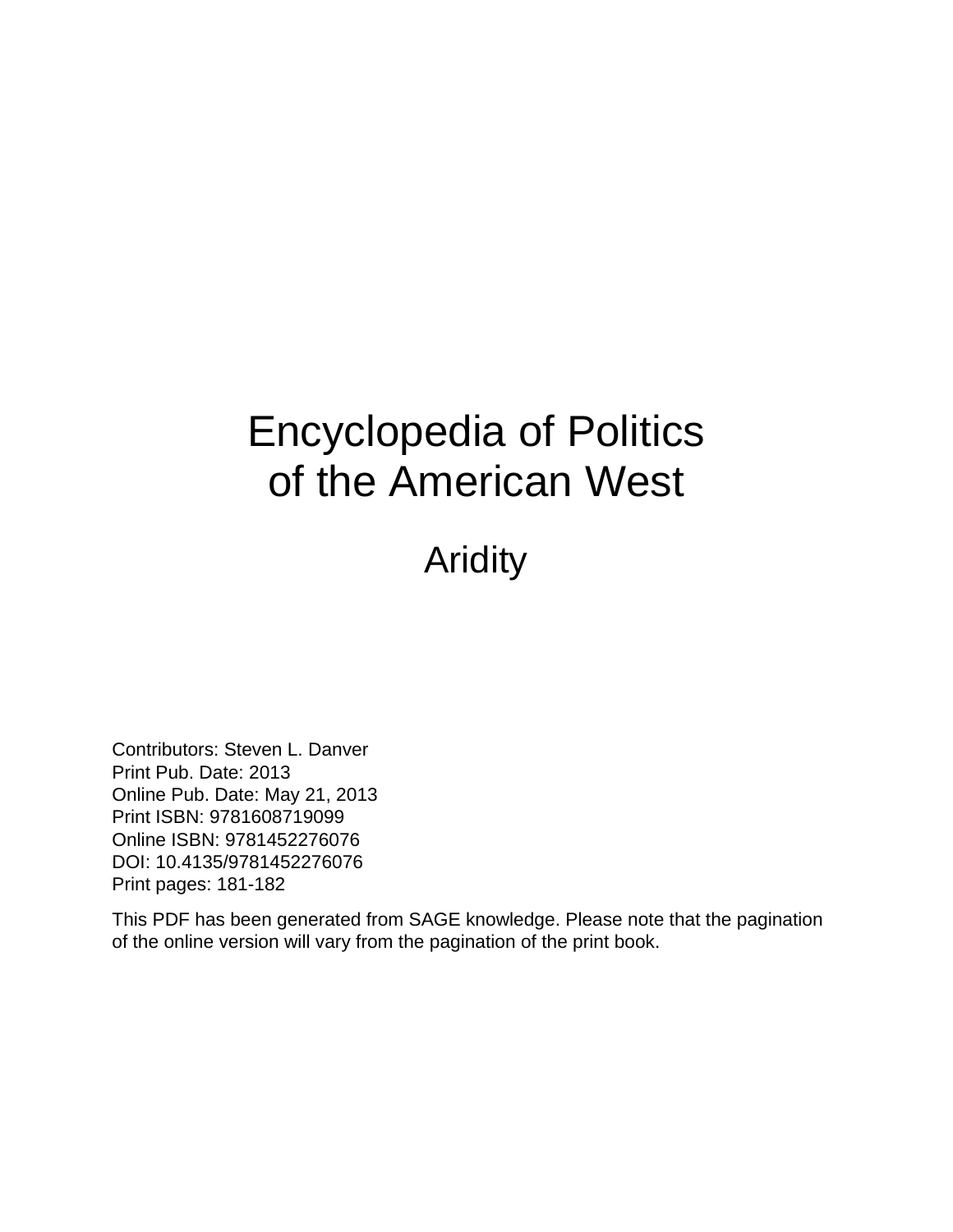## 10.4135/9781452276076.n53

Many areas of the American West receive less rainfall than do other parts of the United States, and access to vital water resources is much more problematic and controversial than it is in the eastern United States. This difficulty of access has significantly impacted western economic development and prompted numerous legal and political controversies.

Water law in England and the eastern United States was based on the principle that water belonged to landowners whose lands included a river or stream. This is called riparian doctrine and is derived from the Latin word ripa, meaning riverbanks. As California miners settled in goldfields, they sought to divert water to individual miners with better claims than others, and the concept of "first in time, first in right" became common in mining camps. Farmers proceeded to divert water through irrigation ditches and canals. This practice would be codified by judges as they settled water disputes and by legislators in western states and would be called appropriation doctrine, meaning that the first individual to "appropriate" water for "beneficial use" possessed prior right against other appropriations. Appropriation has consequently become common practice in the West since it allows water to be transferred from its physical location to localities needing it, including landlocked cities such as Phoenix.

Congress created the Bureau of Reclamation in the 1902 Federal Reclamation Act (Pub. L. 57–161). This Interior Department agency became responsible for federal irrigation works, including dams and canals, for farmers in sixteen western states. Works construction costs were to be repaid by the farmers who were able to access this water if their lands did not exceed 160 acres. A 1920 amendment to this legislation (Pub. L. 66–147) extended water supplies to cities and power companies. Section 8 of this act required this agency to obey state water appropriation, control, distribution, and use laws, a stipulation that has created considerable political controversy and litigation in western water development.

Numerous expensive water projects have been developed to provide water access for residents of growing urban areas in the arid West. These include the Owens Valley and Mono

Page 2 of 5 Encyclopedia of Politics of the American West: Aridity **SSAGE knowledge**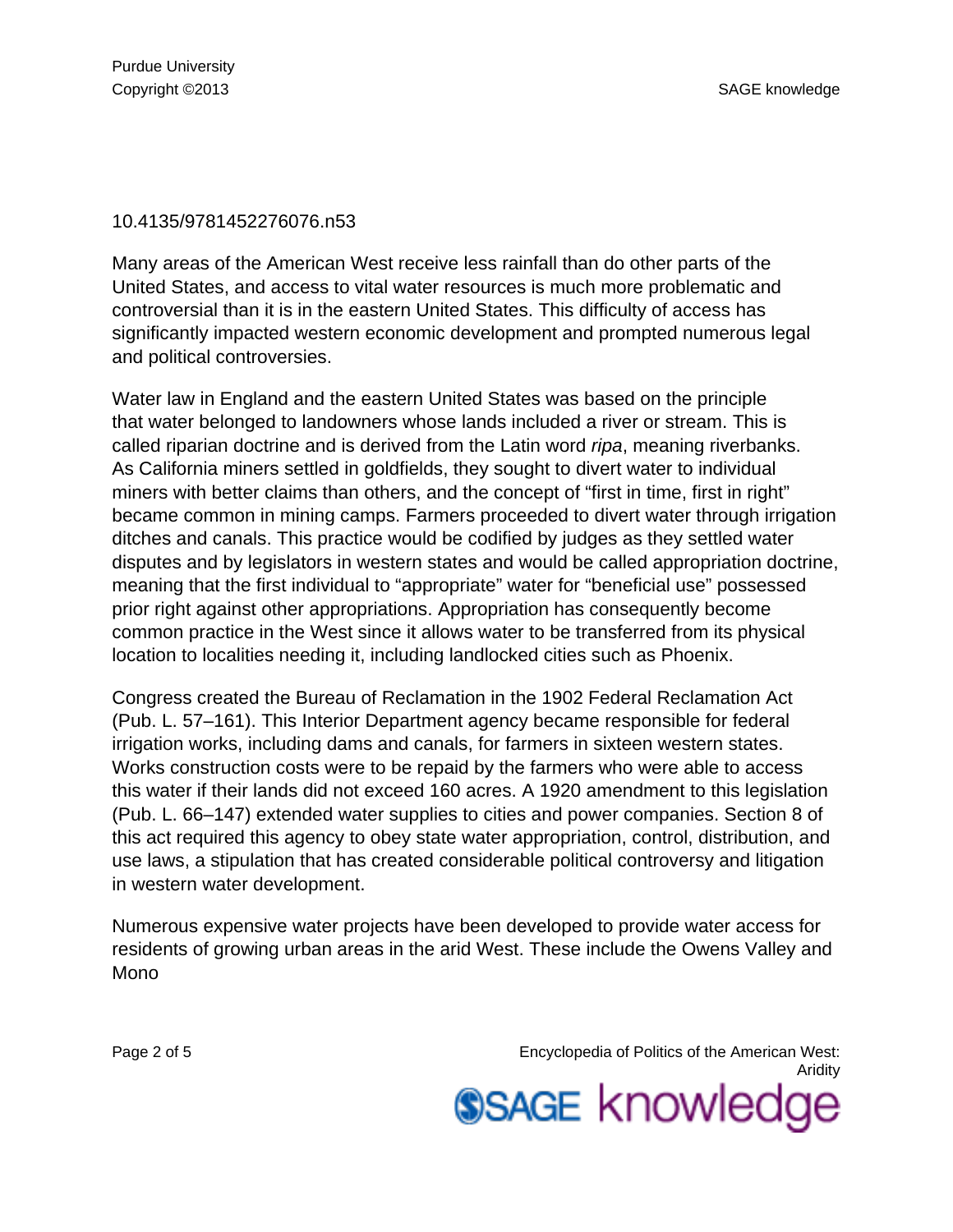Lake Projects to supply water to Los Angeles, the Hetch Hetchy for San Francisco that took water from part of Yosemite National Park, the Central Valley Project supplying water to maintain this agriculturally productive California region, the Central Arizona Project to bring water from the Colorado River throughout Arizona, the Hoover Dam to supply water to seven southwestern states and Las Vegas, and the Edwards and Ogallala aquifers in Texas and other Great Plains states. Some rural communities and areas have been destroyed by water project development, as have some animal and plant species and wetlands.

Numerous court cases have been argued and decided, consequently enhancing the controversy around water projects in areas such as relieving western aridity and involving topics such as access to water, drought, economic development, environmental sustainability, and property rights. Examples include Ivanhoe Irrigation District v. MacCracken, 357 U.S. 275 (1958), whereby the U.S. Supreme Court held that state laws could not override federal water acreage limits, that these laws applied to Central Valley corporate farms, and that the Reclamation Bureau did not have to follow state laws in operating federal reclamation projects. Two decades later, the Supreme Court ruled in California v. United States, 438 U.S. 645 (1978), a case involving the New Melones Dam on California's Stanislaus River, that the Reclamation Bureau had to follow state law in federal water project operation unless state law was inconsistent with specific congressional directives. Such litigation is an intrinsic part of western aridity and water policy, and the number of court cases is likely to increase given population growth in the West, regional and national economic problems, and concern over environmental quality and climate change.

Federal and state agencies are also involved in mitigating the effects of drought on individuals and businesses through programs administered by the U.S. Department of Agriculture's Farm Service Agency, Natural Resources Conservation Service, and Risk Management Agency.

Besides engendering controversy over access to water, the West's aridity also makes it vulnerable to wildfires, which can be spread and exacerbated by high winds. Such fires have occurred regularly throughout the western United States, causing significant property and economic damage in national parks and forests; on privately owned lands; in small communities; and in portions of large metropolitan areas, including Los

Page 3 of 5 Encyclopedia of Politics of the American West: Aridity **SSAGE knowledge**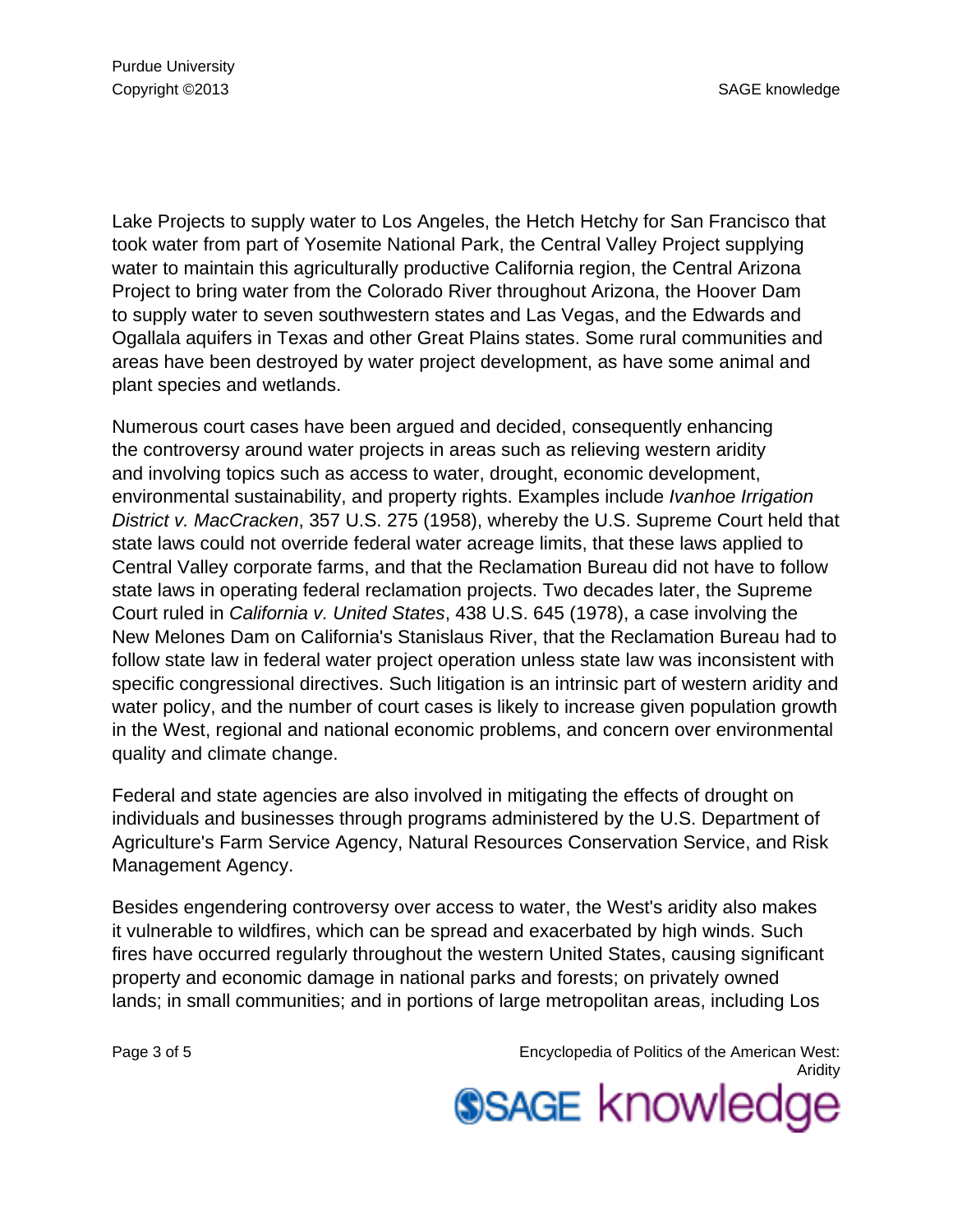Angeles, Salt Lake City, and San Diego. The 2011 La Concha fire in New Mexico, which threatened the Energy Department's Los Alamos National Laboratory, **[p. 181** ↓ **]** is the most recent example of how aridity increases vulnerability to fire.

Combating these fires involves extensive water use and collaboration among federal, state, and local government agencies under the auspices of the National Interagency Fire Center (NIFC) established in Boise, Idaho, in 1965. Federal agencies involved in NIFC, reflecting the extensive involvement of the federal government in western natural resources policy management, include the U.S. Forest Service, Bureau of Land Management, National Weather Service, Bureau of Indian Affairs, U.S. Fish and Wildlife Service, U.S. Fire Administration, military branches, state national guards, and state and local firefighting and emergency management agencies.

Distinctive western climatic features make aridity a critically important factor in this region's historical, contemporary, and future demographic, economic, environmental, and political development and evolution. Controversy over developing and husbanding western water resources and managing the effects of climate change and population and human settlement growth on this arid environment will remain an integral part of western politics. Affected individuals and organizations will bring divergent and evolving viewpoints to discussions of these issues. Such controversy will also affect political relationships within western states, between the West and other areas of the United States, and relationships between the United States and Canada and Mexico and their adjoining provinces and states.

Albert T. Chapman

10.4135/9781452276076.n53

See also

Further Readings

Hundley, Norris, Jr. The Great Thirst: Californians and Water; A History . Rev. ed. Berkeley: University of California Press, 2001.

Page 4 of 5 Encyclopedia of Politics of the American West: Aridity **SSAGE knowledge**